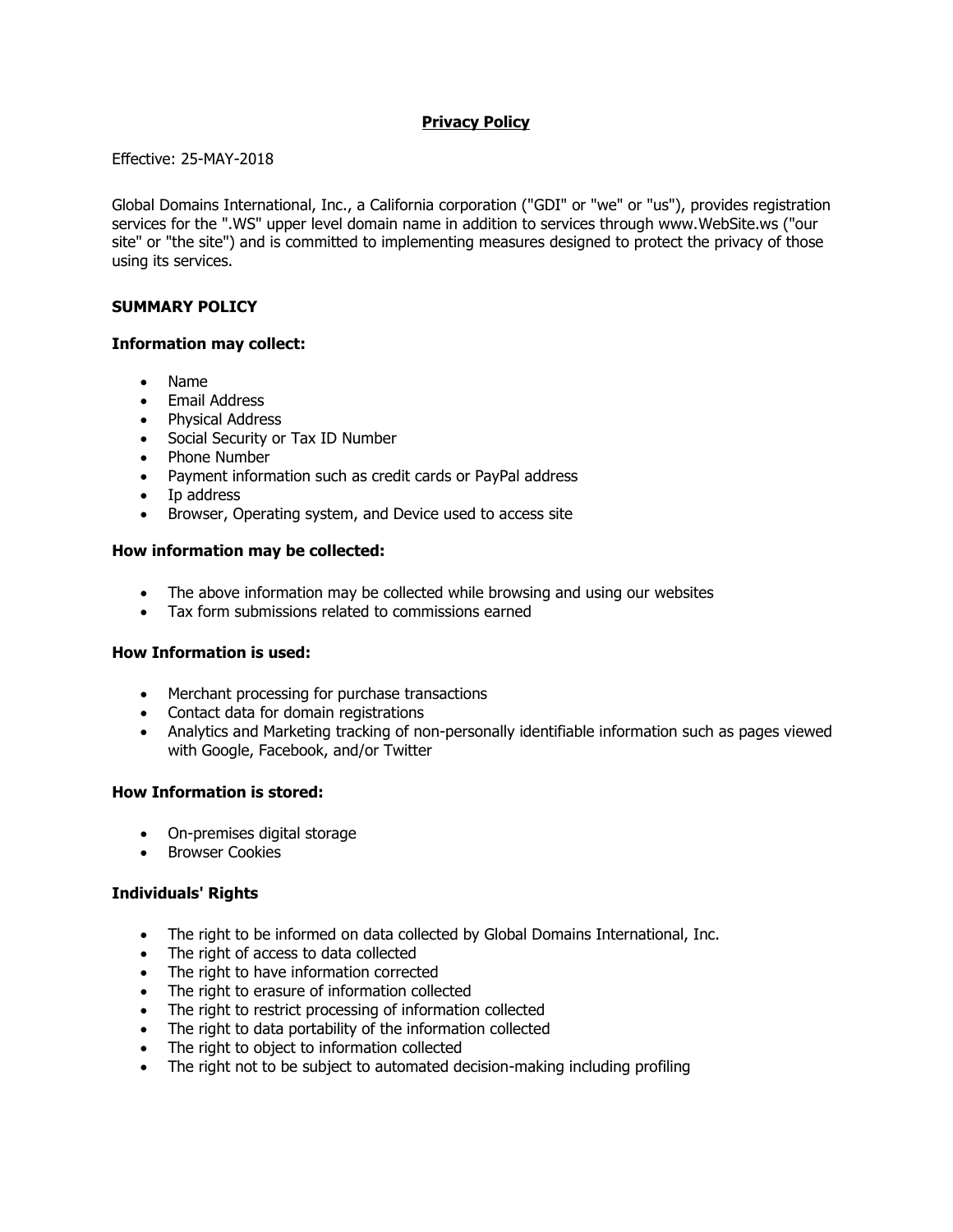#### **DETAILED POLICY**

We collect information from users, Independent Affiliates, and Members of our site (hereafter collectively "users"). Except as set forth within this Privacy Policy, the Terms of Use, the Terms of Service, the Affiliate Agreement, and other published guidelines, we do not release or share personally identifiable information about users without their permission.

Please note that we review and modify our privacy practices from time to time, and that those practices are therefore subject to change. We ask that you bookmark and periodically review this page to ensure continuing familiarity with the most current version of our Privacy Policy. We will notify registered users (Members and Affiliates) of any material changes to our Privacy Policy by email to the last known email addresses of such users. To contact us about our Privacy Policy, please e-mail us at [privacy@wsdomains.ws.](mailto:privacy@wsdomains.ws)

#### **The information we gather and how we use it**

We gather two types of information about the users of our site: non-personally identifiable and personally identifiable information. When visitors come to our site, we may collect and aggregate non-personally identifiable information indicating, among other things, which pages were visited, the order in which they were visited, and which hyperlinks were clicked. Collecting such information involves the logging of IP addresses, operating system and browser software used by each visitor to the site. Although such information is not personally identifiable, we can determine from the IP address a visitor's Internet Service Provider and the geographic location of his or her point of connectivity.

The non-personally identifiable information we collect helps us, among other things, to monitor our internal operations, improve our services, identify the most popular areas of our site and determine the effectiveness of our services and promotional activities. It also helps us make available quality, more useful online services by performing statistical analyses of the collective characteristics and behavior of the users of our site, and by measuring demographics and interests regarding specific areas of our site. We provide statistical information based on this data to advertisers, affiliates, and other current and potential promotional partners.

We may also use cookies which allow us to serve visitors of our site better and more efficiently. Cookies are small text files placed on a visitor's computer's hard drive if permitted by the browser. Cookies, among other things, make it easier for users to access our site and services, and help us track the pages that visitors go to, determine the length of time visitors spend at any particular area of the site, and track the services visitors choose to use. Cookies are only read by the server that placed them, and are unable to read data from hard disks, execute any code, send you viruses or destroy your files. For information on how and whether cookies will be accepted by your web browser, please refer to the documentation accompanying your browser.

We do not collect any information that personally identifies you unless you knowingly and willingly provide it. We explicitly ask for information that personally identifies you. For example, when registering for a personal account, we require that you provide us with certain personally identifiable information ranging from basic contact information to payment information to the technical coordinates of your host servers.

As a Member or an independent Affiliate, you may choose to "opt-in" to receiving promotional materials not directly related to services provided by us and our affiliates, advertisers, or other business partners. If you do "opt-in" to receiving such promotional materials, we reserve the right to share any personally identifiable registration information regarding you to third parties who provide goods or services that we believe may be of interest to you, whether from outside vendors and/or our own offerings. If you decide that you would like to discontinue receiving such promotional information, please contact said third parties directly, or contact us at [privacy@wsdomains.ws](mailto:privacy@wsdomains.ws) and we will advise said third parties that you